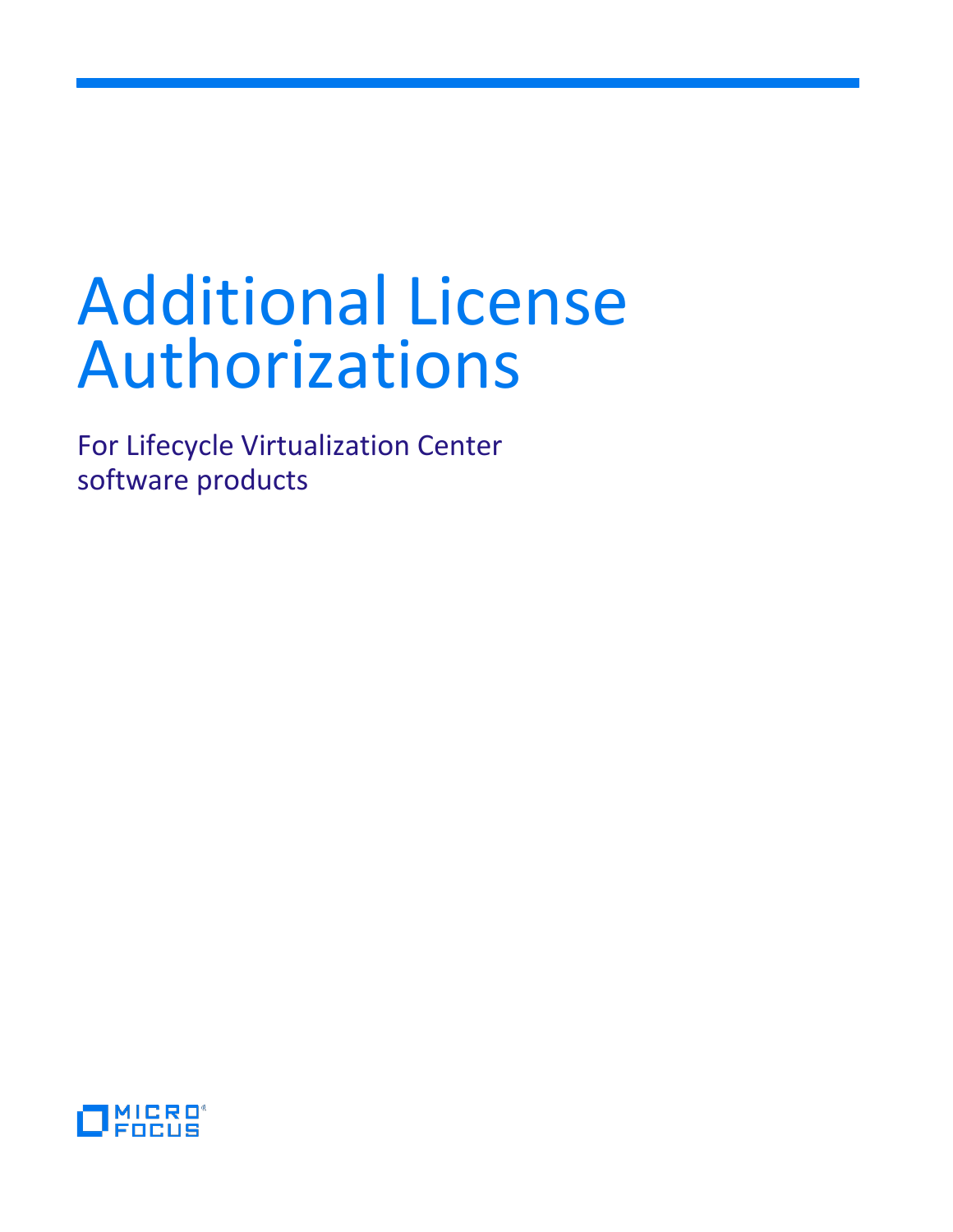## **Products and suites covered**

| <b>Products</b>                                                                                                                  | <b>E-LTU or E-Media</b><br>available * | Non-production use<br>category ** |
|----------------------------------------------------------------------------------------------------------------------------------|----------------------------------------|-----------------------------------|
| HPE Network Virtualization for HPE LoadRunner (previously called HP Network<br>Virtualization for HP LoadRunner)                 | Yes                                    | Class 1                           |
| HPE Network Virtualization for HPE Performance Center (previously called HP Network<br>Virtualization for HP Performance Center) | Yes                                    | Class 1                           |
| HPE Network Virtualization (previously called HP Network Virtualization for Mobile)                                              | Yes                                    | Class 1                           |
| HPE Service Virtualization Pro Edition (previously called HPE Service Virtualization<br>Express Edition)                         | Yes                                    | Class 1                           |
| HPE Service Virtualization Enterprise Edition (previously called HPE Service<br>Virtualization Premium Edition)                  | Yes                                    | Class 1                           |
| HPE Network Capture (previously called HP Network Capture)                                                                       | Yes                                    | Class 1                           |

| <b>Suites</b>                                                          | E-LTU or E-Media<br>available | <b>Non-production use</b><br>category ** |
|------------------------------------------------------------------------|-------------------------------|------------------------------------------|
| HPE Network Capture Suite (previously called HP Network Capture Suite) | Yes                           | Class 1                                  |

\* Any product sold as E-LTU or E-Media shall be delivered electronically regardless of any contrary designation in a purchase order. \*\* Non-production use rights, if any, can be found at **[software.microfocus.com/legal/software-licensing](https://software.microfocus.com/legal/software-licensing)**.

# **Definitions**

Capitalized terms not otherwise defined in this ALA document are defined in the governing agreement.

| Term                                  | <b>Definition</b>                                                                                                                                                                                                                                                                                                      |
|---------------------------------------|------------------------------------------------------------------------------------------------------------------------------------------------------------------------------------------------------------------------------------------------------------------------------------------------------------------------|
| Application Under Test or<br>AUT      | Means a software application being tested by software.                                                                                                                                                                                                                                                                 |
| Concurrent Flow or CC<br>Flow         | Means the number of individual, simultaneous flows that can be run at any point in time. Flow<br>represents the bi-directional communication between specified source and target in which a single<br>network condition is applied (source and target can be the local machine, a remote host or a range of<br>hosts). |
| Concurrent Instance or CC<br>Instance | Means the software is licensed by the amount of instances that can be run simultaneously at any point in<br>time. The software can be installed on any number of Servers, provided that the actual usage of the<br>software does not exceed the number of licenses purchased.                                          |
| Concurrent Test or CC<br>Test         | Means the number of individual, simultaneous tests that can be run at any point in time.                                                                                                                                                                                                                               |
| Concurrent User or CC<br>User         | Means the software is licensed by the amount of users that simultaneously Use the software at any one<br>point in time. The software can be installed on any number of computers, provided that the actual usage<br>of the software does not exceed the number of licenses purchased.                                  |
| Device or Dev                         | Means an addressable entity, physical or virtual, including but not limited to router, switch, bridge, hub,<br>server, PC, laptop, handheld device or printer that resides within the range defined for interrogation and<br>asset tracking.                                                                           |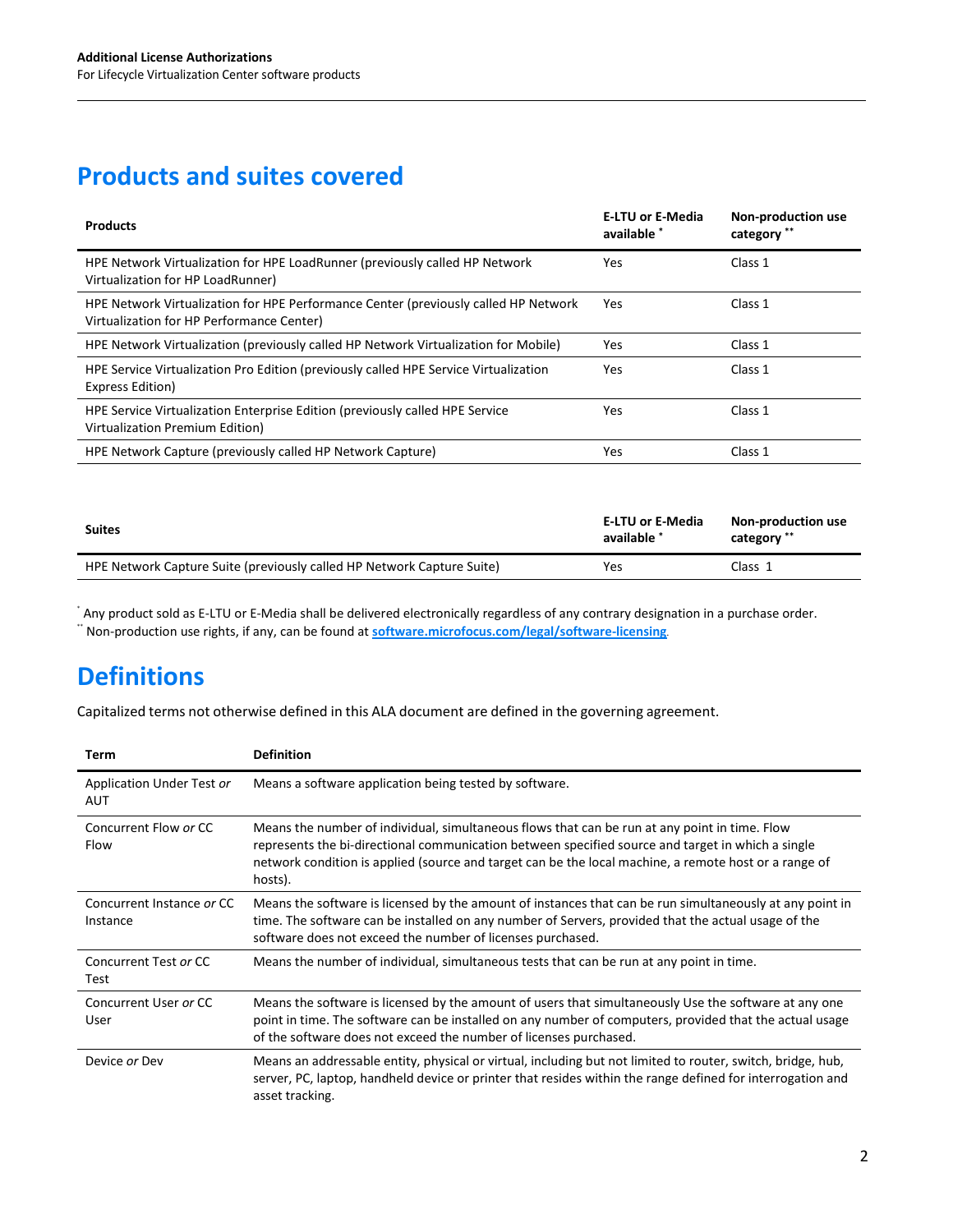#### **Additional License Authorizations**

For Lifecycle Virtualization Center software products

| <b>Term</b>                        | <b>Definition</b>                                                                                                                                                                                                                                                                                                                                                                                                                                                                                            |
|------------------------------------|--------------------------------------------------------------------------------------------------------------------------------------------------------------------------------------------------------------------------------------------------------------------------------------------------------------------------------------------------------------------------------------------------------------------------------------------------------------------------------------------------------------|
| E-LTU and E-Media                  | Means products which are electronically delivered only, and as such any references to FOB Destination<br>or delivery methods that are stated on your purchase order other than electronic shall be null and void<br>with respect to these E-LTU or E-Media products.                                                                                                                                                                                                                                         |
| Floating Instance or Fltg<br>Ins   | Means an Instance for a Virtual Machine that is not node-locked.                                                                                                                                                                                                                                                                                                                                                                                                                                             |
| Instance                           | Is defined as each implementation of the application installed on a server.                                                                                                                                                                                                                                                                                                                                                                                                                                  |
| <b>Internal Use</b>                | Means access and Use of the software for purposes of supporting your internal operations or functions.                                                                                                                                                                                                                                                                                                                                                                                                       |
| <b>Load Generator</b>              | Means a device with the HPE LoadRunner or HPE Performance Center Load Generator software installed<br>that is used to generate multiple simultaneous Virtual User connections against an Application Under<br>Test.                                                                                                                                                                                                                                                                                          |
| LTU                                | Means License To Use.                                                                                                                                                                                                                                                                                                                                                                                                                                                                                        |
| Node Locked Instance               | Means an Instance which can only be used with a specific node.                                                                                                                                                                                                                                                                                                                                                                                                                                               |
| Seat User or Seat                  | Means only one device or user is authorized to Use the software at a time.                                                                                                                                                                                                                                                                                                                                                                                                                                   |
| Server                             | Means any designated computer system in which an Instance or Instances of the software is installed.                                                                                                                                                                                                                                                                                                                                                                                                         |
| Server Instance                    | Means an installation of software on only one physical or Virtual Machine at a time.                                                                                                                                                                                                                                                                                                                                                                                                                         |
| Suite                              | Means two or more software products combined into a single license offering or a single software<br>product which includes two or more licenses. The specific software products included in a Suite are<br>specified in the software specific license terms below. Software products included in a Suite are<br>governed by the individual authorizations and use restrictions associated with each software product,<br>except where specified in the specific Suite software specific license terms below. |
| Term License to Use or<br>Term LTU | Means a software License To Use (LTU) which indicates in its license description that the license is valid<br>for a specific period of time such as One Month (1M), One Year (1Y) etc. Term LTU's are not perpetual<br>licenses.                                                                                                                                                                                                                                                                             |
| <b>Term Support</b>                | Means a fixed period support offering that is only valid during the time period of the associated Term<br>LTU.                                                                                                                                                                                                                                                                                                                                                                                               |
| <b>Use</b>                         | Means to install, store, load, execute and display once copy of the software.                                                                                                                                                                                                                                                                                                                                                                                                                                |
| Virtual Appliance                  | Means Server to Server virtualization supporting high capacity, multi-adaptor emulation (> 10Gbps).<br>Supported on Linux machines only, enabling Bridge and VLAN modes.                                                                                                                                                                                                                                                                                                                                     |
| Virtual Machine(s) or<br>VM(s)     | Means a computer that does not physically exist but is simulated by another computer.                                                                                                                                                                                                                                                                                                                                                                                                                        |
| Virtual User or VU or<br>Vuser     | Means a software process emulating users executing a Use case interaction against an AUT.                                                                                                                                                                                                                                                                                                                                                                                                                    |

## **Software specific license terms**

For software products with software specific license terms, these terms are described below. Software products covered by this ALA document (as listed above) and not covered in this section do not have software specific license terms.

#### **HPE Network Capture (previously called HP Network Capture)**

HPE Network Capture includes a Server Instance license with up to 100 monitors per Server Instance, and may be used from any location. HPE Network Capture is intended for use in application development and testing, and may only be used with the Micro Focus Software for which it was originally licensed.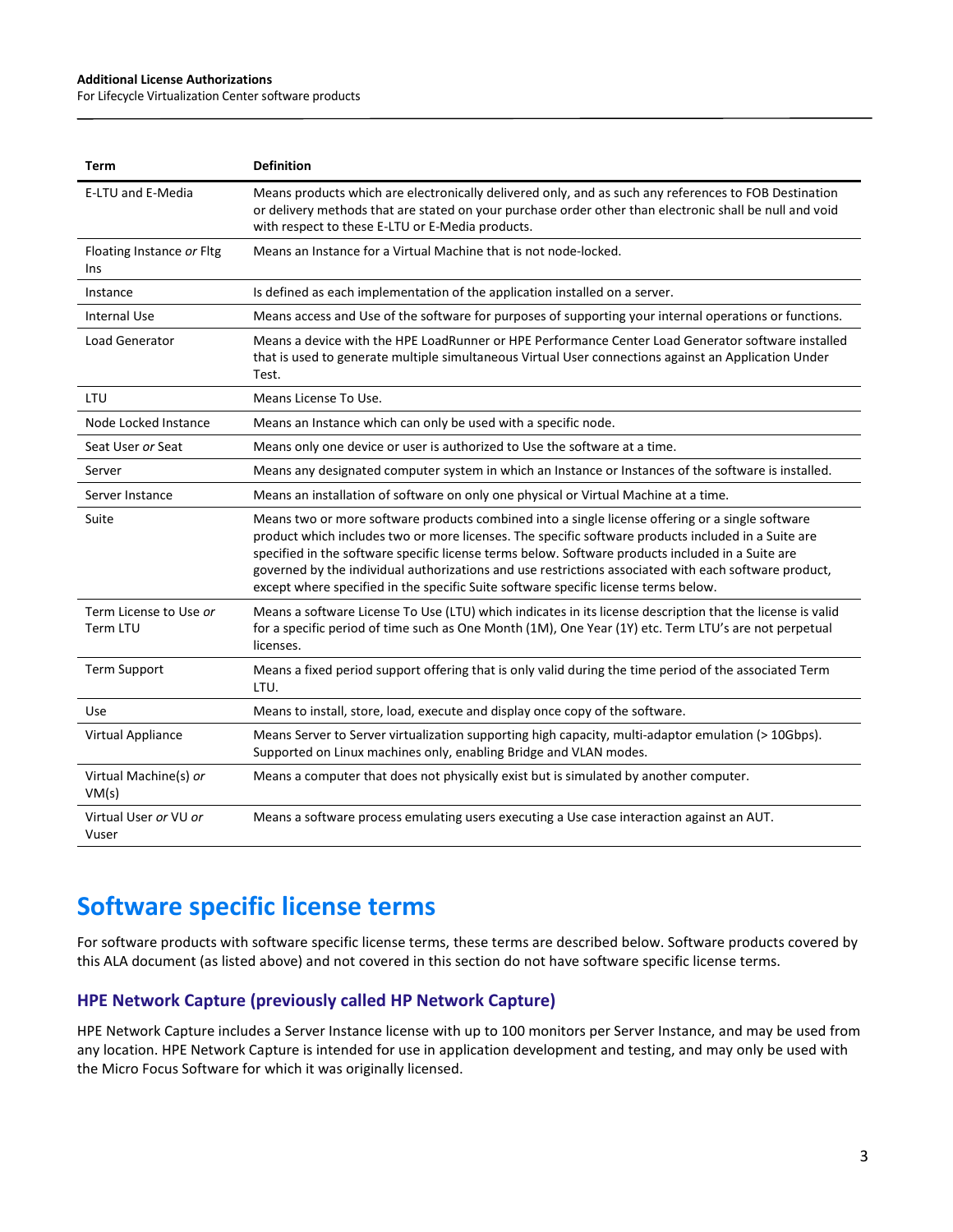#### **HPE Network Virtualization (previously called HP Network Virtualization for Mobile)**

With the licenses introduced in June 2016, **HPE Network Virtualization** is licensed by:

- 1. Number of Concurrent Flows. Either for Node locked or Floating Instance license types. Flows can be distributed among any number of floating instances with any desired capacity.
- 2. Virtual Appliance (vAppliance) a feature that provides Server to Server virtualization supporting high capacity, multiadaptor emulation (>10Gbps). Supported on Linux machines only, enabling Bridge and VLAN modes. Once applied, all available flows can be used in this mode. Applicable to one Floating Instance (machine) with any number of licensed flows.

HPE Network Virtualization may only be used for the purpose of application development and testing.

**HPE Network Virtualization for Mobile** (as of June 2016 only available to customers who purchased this product previously to expand capacity) is licensed by:

- 1. Concurrent Test and Node Locked Instance, or
- 2. Floating Instance and Concurrent Test.

HPE Network Virtualization for Mobile may only be used for the purpose of application development and testing.

#### **HPE Network Virtualization for HPE Loadrunner and HPE Network Virtualization for HPE Performance (previously called HP Network Virtualization for HP Loadrunner and HP Network Virtualization for HP Performance)**

**HPE Network Virtualization for HPE LoadRunner** is licensed per Load Generator or per Virtual User and may only be used with HPE LoadRunner for the purpose of performance testing and may only be used with the Micro Focus software for which it was originally licensed. HPE Network Virtualization for HPE LoadRunner is only licensed to customers who purchased HPE Network Virtualization for HPE LoadRunner previously prior to March 13, 2017.

**HPE Network Virtualization for HPE Performance Center** is licensed per Load Generator or per Virtual User and may only be used with HPE Performance Center for the purpose of performance testing and may only be used with the Micro Focus software for which it was originally licensed. HPE Network Virtualization for HPE Performance Center is only licensed to customers who purchased HPE Network Virtualization for HPE Performance Center previously prior to March 13, 2017.

#### **HPE Service Virtualization Pro Edition, HPE Service Virtualization Enterprise Edition (previously called HPE Service Virtualization Express Edition, HPE Service Virtualization Premium Edition)**

**HPE Service Virtualization Pro Edition** (previously called HPE Service Virtualization Express Edition) and **HPE Service Virtualization Enterprise Edition** (previously called HPE Service Virtualization Premium Edition and HP Service Virtualization) both consist of two components: Designer and Server. For HPE Service Virtualization Pro Edition, Designer is licensed per Seat User; for HPE Service Virtualization Enterprise Edition, Designer is licensed per Seat User and per Concurrent User. For HPE Service Virtualization Pro Edition, Server is licensed per Server Instance; for HPE Service Virtualization Enterprise Edition, Server is licensed per Server Instance and per Concurrent Instance. Designer and Server may be installed on any physical or Virtual Machine. Designer contains an embedded version of the Server that is limited in Use for design and validation of virtual services within the same desktop environment. Functional and performance tests outside of Designer desktop may be run only against the virtual service deployed in the Server Instance. Micro Focus is not liable for any consequences and or damages resulting from use of the software to perform any functions for which it was not originally licensed. The HPE Service Virtualization demonstration tutorial software included with HPE Service Virtualization may be used only for demonstration purposes.